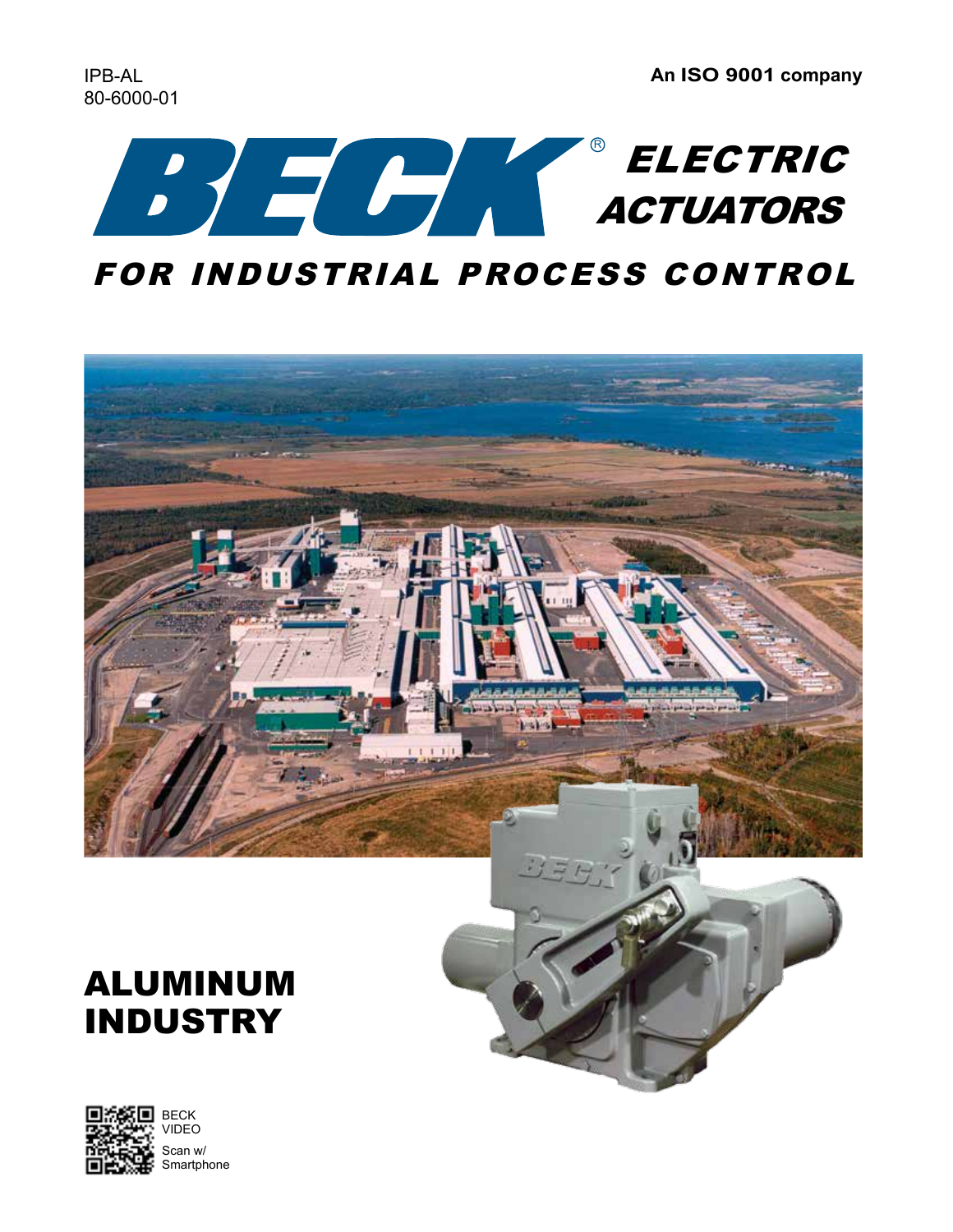## Rugged & Dependable with Consistently Precise Control in Demanding Applications

The dependability and precise control capability of Beck actuators have made them a standard in nearly 150 aluminum facilities worldwide with over 6,000 actuators installed. Beck actuators deliver maintenance-free operation in temperature extremes and other harsh conditions common to the aluminum industry.

 Beck actuators provide tight, responsive position control under the most demanding modulating conditions. This precise control makes Beck actuators a key element for improved process efficiency, reduced energy costs and reduced emissions.



*Pre-melt Furnace Gas & Air Valves*



*Melting Furnace Gas Valve*



*Furnace Combustion Air Damper*



*Water Control Valve*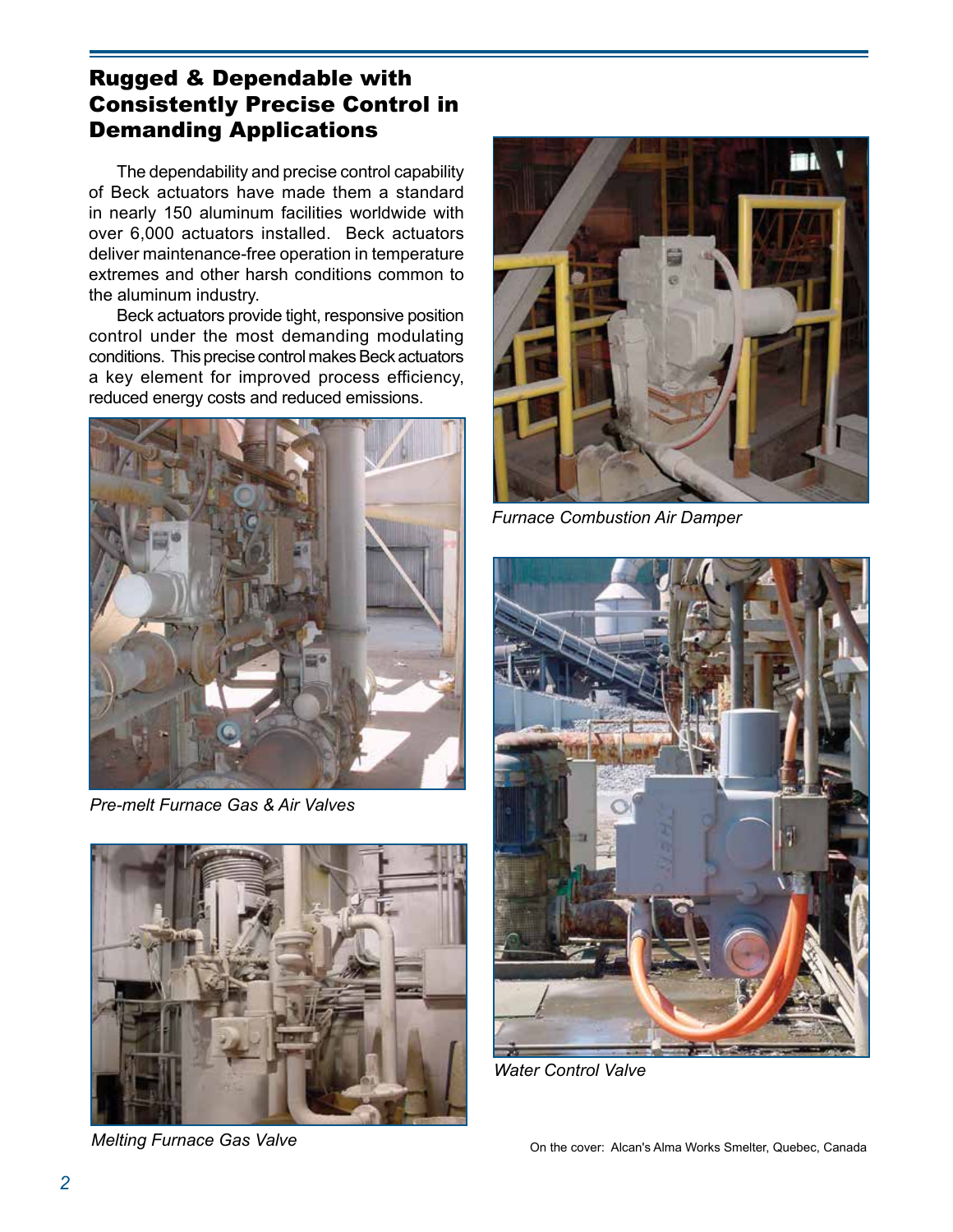## Installing New or Retrofit Beck Actuators Results in Immediate Cost Savings

 Beck actuators improve reliability and process efficiency as soon as they are installed. They improve process control, thereby reducing waste and virtually eliminating costly maintenance.

 Beck Sales Engineers can assist you with every step of the process, from model selection to setup and installation. All Beck actuators are shipped from the factory fully calibrated as specified. Actuators can be supplied with fabricated mounting bases or mounted to valves for drop-in installation.

 Whether equipping a new facility or upgrading an existing system, maximize the efficiency of your plant by specifying Beck, the proven choice of modern plants throughout the world.

#### **Typical applications for Beck actuators include:**

#### *Extraction Process*

#### **Boilers**

- **•** Combustion Air Dampers
- Fuel Valves
- Feedwater & Steam Valves

#### **Digesters**

- **•** Steam Valves
- **•** Caustic Valves
- **•** Slurry Valves

#### **Washers & Thickeners**

**•** Product & Underflow Valves

#### **Kilns**

- **•** Combustion Air Dampers
- **•** Fuel Valves

#### *Reduction Process*

#### **Raw Materials**

**•** Baghouse Dampers (air flow balancing)

#### **Potlines**

**•** Cell Exhaust Dampers

#### **Anode/Carbon Ovens**

- **•** Fuel Valves
- **•** Flue Exhaust Dampers

#### *Fabrication*

#### **R-type Furnaces**

- **•** Fuel & Waste Gas Valves
- **•** Air & Exhaust Dampers

#### **Incinerators**

 **•** Fuel and Air Valves

#### **Melting Furnaces**

- **•** Fuel Valves
- **•** Air & Exhaust Dampers

#### **Holding/Alloying Ovens**

- **•** Fuel Valves
- **•** Air & Exhaust Dampers

#### **Casters**

 **•** Water Valves

#### **Heating Furnaces**

- **•** Combustion Air Dampers
- **•** Fuel Valves

#### **Reheat & Pusher Furnaces**

- **•** Combustion Air Dampers
- **•** Fuel Valves

#### **Soaking Pits**

- **•** Combustion Air Dampers
- **•** Fuel Valves

#### **Annealing Furnaces**

 **•** Gas & Air Valves



*Kiln Reverse Air Fan Damper*

*Contact a Beck Sales Engineer at 215-968-4600 to find out more about the best actuators for your installations. Visit our website at www.haroldbeck.com. E-mail: sales@haroldbeck.com*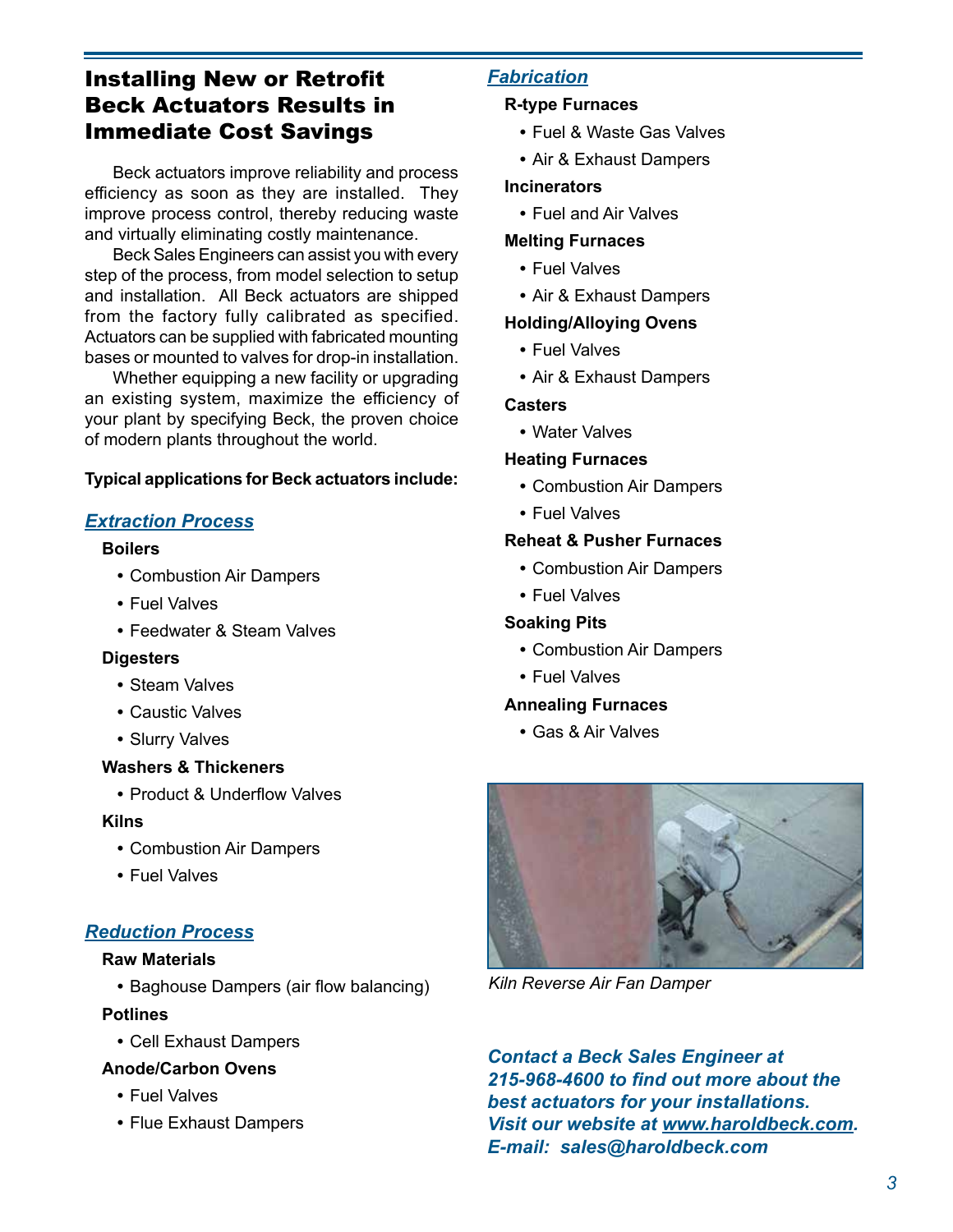## The Beck Motor: *No Burnout, Continuous Duty*

 The unique motor is one of the features that sets Beck actuators apart from other typical electric actuators. Beck's no burnout motor ensures that the actuator is available 100% of the time. There are no duty cycle limitations typical of most electric actuators, so the Beck actuator tracks the control signal perfectly, greatly simplifying loop tuning.

The Beck motor:

- Reaches full speed and torque in milliseconds eliminating dead time.
- Stops instantaneously—eliminating coast and overshoot.
- Provides extremely accurate, repeatable positioning with no required maintenance.
- Draws very low current (0.16 to 3.0 A in most applications) permitting easy integration with UPS systems.

And . . .

• Never overheats or burns-out; even under demanding modulating or stalled conditions.



*Furnace Hopper*

*Tested in an active modulating loop, conventional motors rose rapidly in temperature, tripping thermal overload devices and becoming unavailable for extended time intervals. Only the Beck motor remained stable for continuous operation.*

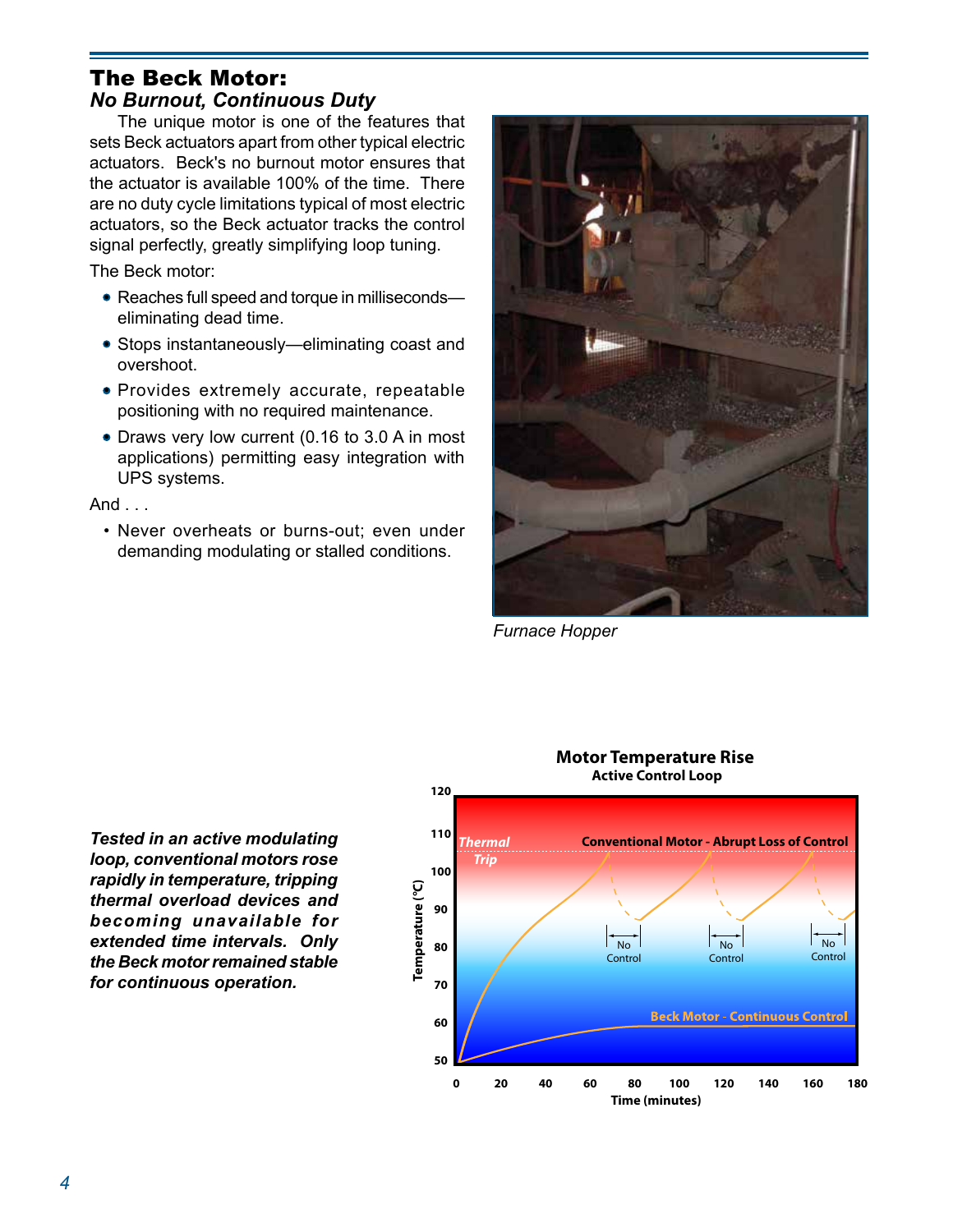## Digital Electronics: Repeatable Control, Simple Operation, and Diagnostic Capabilities

 Our field-proven electronics provide excellent position control in response to modulating control signals. This maximizes control loop performance by ensuring that the drive responds exactly as the control loop requires.

 The DCM is equipped with a local interface panel for pushbutton calibration functions without the need for external devices or software. LED diagnostic lights display a number of status conditions.

 The DCM is also equipped with a HART communications interface to provide bidirectional digital communications over the existing analog demand wiring—providing access to the added functions and information without interfering with control or requiring new wiring. Communications can be established either remotely or locally using any standard HART-based communication tool.

 In addition to HART, other DCM versions are available that support Foundation Fieldbus, Profibus PA or Modbus RTU communications. Modbus TCP (Ethernet) is supported using a Modbus RTU DCM along with an interface module. All interfaces are compatible with common asset management systems.

 A serial interface also allows for actuator configuration changes, actuator information reporting and assistance in troubleshooting.

 Beck's Contactless Position Sensor (CPS) also resides within the actuator, and provides reliable internal position feedback to the DCM for position control. The DCM also uses the sensor signal to source a 4–20 mA external position signal for remote monitoring of actuator position. Unlike typical position sensors, the CPS does not wear due to its contactless design.



## Over-travel Limit Switches

 Beck drives include heavy-duty, single-pole, double-throw (SPDT) switch mechanisms for electrical over-travel protection. Switch cams will not slip because each is mounted to the shaft by an integral, tangential clamping means—with no set screws to mar the shaft.

 Every actuator is equipped with two overtravel limit switches. Optionally, actuators can be equipped with up to four auxiliary switches that can be set to operate at any desired point of actuator travel, thus providing discrete inputs for control or indication.

 Common throughout most Beck actuator models, the SPDT switches provide the following:

- A maximum rating of 6 A at 120 V ac (three times the maximum motor current for most models) to ensure long life.
- Auxiliary switches are field-adjustable with infinite positioning throughout the actuator's travel range.
- May initiate secondary functions or provide remote indication of actuator position.

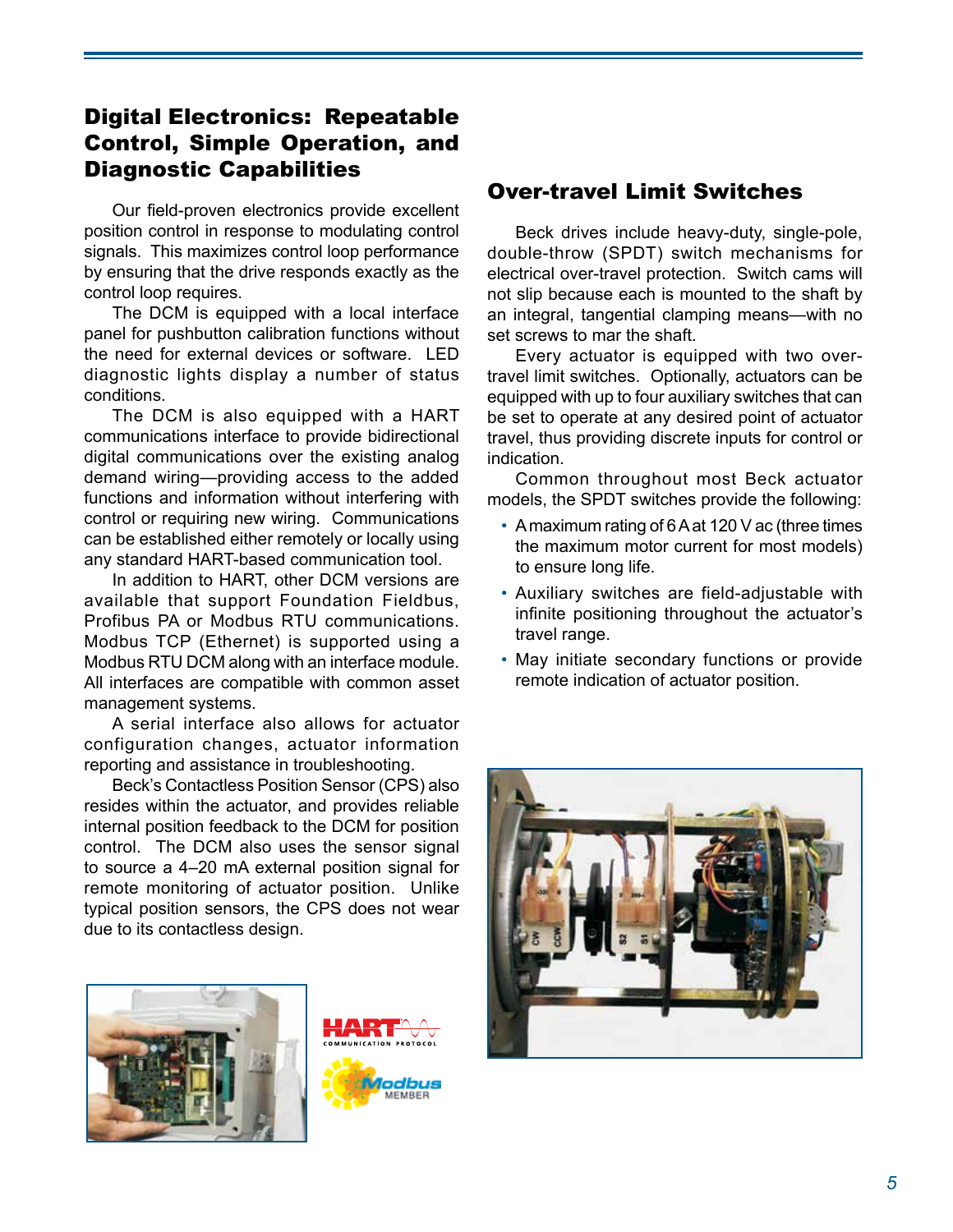## Drive Train: Power and Durability

 Beck's durable gear train maintains accurate, consistent positioning even under the demanding conditions of an active control loop.

- Gear trains employ a unique, all spur gear construction using only heat-treated alloy steels and ductile iron.
- Efficient, wide-faced spur gears ensure long life and eliminate wear-induced backlash and positioning inaccuracies common in worm gear and "Scotch-yoke" designs.
- Integral self-locking mechanism ensures that actuators hold a minimum of 200% of rated torque with the motor de-energized.
- Durable design provides up to 4 days of protection against intermittent or extended accidental stalls.
- Stall protection is provided by the DCM. If the motor tries to run in one direction for more than 300 seconds, the DCM will shut off power to the motor and a status indication LED will activate indicating a stall.

## Local Manual Control

 All Beck actuators are built with local positioning capabilities. An electric Handswitch allows electrical local operation of the actuator, while a convenient Handwheel, or Handcrank on some high torque actuators, allows manual positioning of the actuator output shaft without electric power.

 The electric Handswitch allows the actuator to be positioned locally and is very useful for the initial setup of the actuator and linkage. It also serves as a diagnostic tool or a backup control device in the event the loop controller or demand signal malfunctions.





 Even in the absence of power, and with full load applied, the actuator output shaft can be manually positioned using the easy-to-turn, spokefree Handwheel. No clutch mechanism is required and mechanical stops protect against manual overtravel.

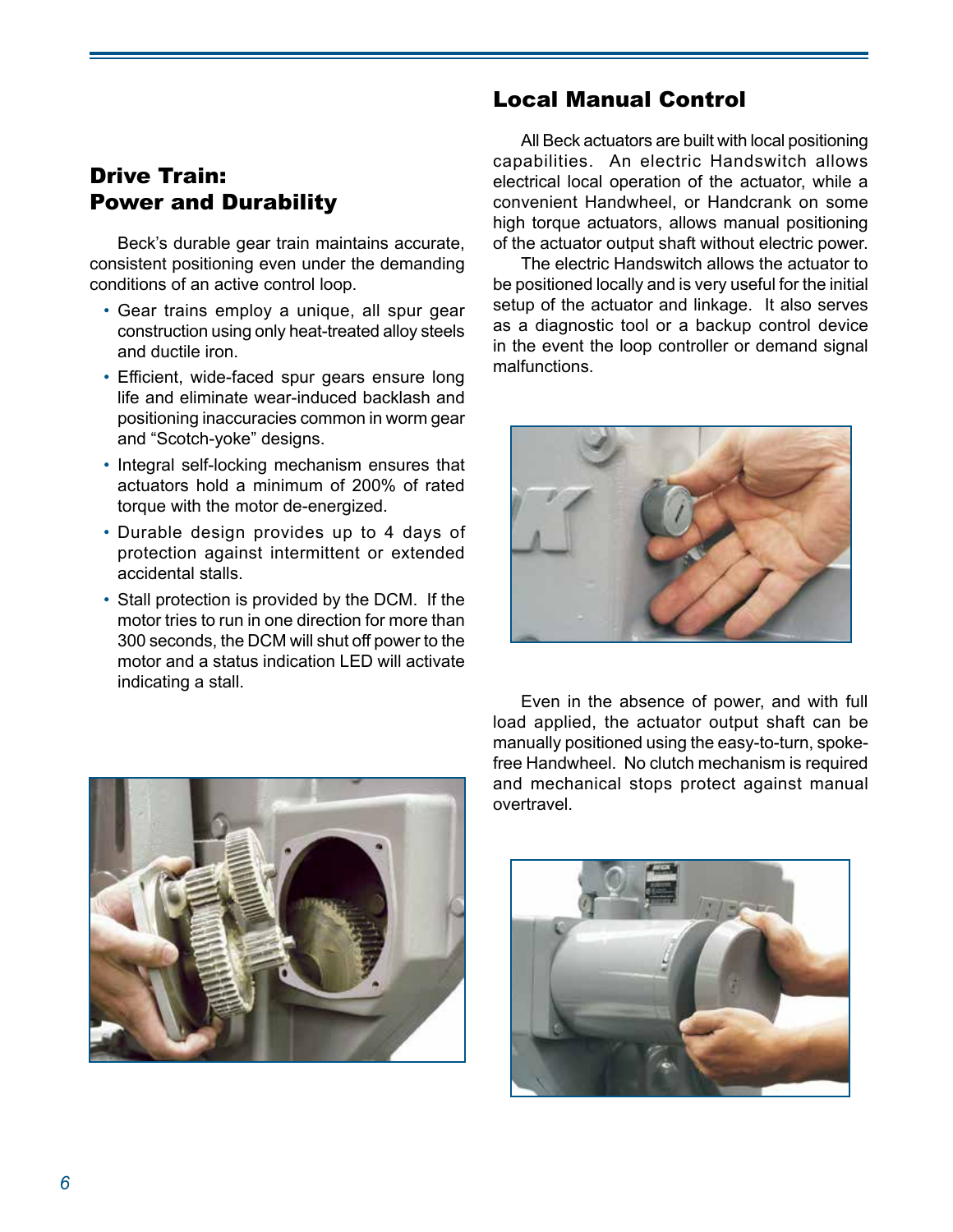## Housing: Superior Protection and Convenient Access to Components

 Beck actuators feature a cast aluminum body with individual compartments to protect components from moisture and dirt, and allow easy access for installation and calibration.

- Precision-machined aluminum alloy castings with corrosion-resistant polyurethane paint provide a rugged, dust-tight, weatherproof Type 4X enclosure.
- Individual compartments protect all major components: Motor, DCM, CPS, gear train and installation wiring terminal board.
- Gasketed covers provide extra protection for abusive indoor environments and harsh outdoor climates.
- Each compartment can be accessed without exposing other components to the environment.
- Output and Handwheel shafts are sealed with weatherproof, double-lip cartridge seals.



*Group 11 actuator with the gasketed control end cover removed*

## Linkage: Beck Linkage Kits and Link-Assist™ Program Ensure the Best Connection

 The unique design of the crank arm allows infinite position adjustment to simplify installation.

 Engineered linkage kits are available to complete the connection from the crank arm to the damper. Once the connection is made, the linkage length may be adjusted, simplifying the final mechanical calibration. Also, Beck rod ends incorporate a bearing to compensate for some lateral misalignment.

Beck's Link-Assist™ program provides a printout showing the optimum actuator and linkage configuration for the application. The linkage arrangement can be characterized to match the torque profile of the application. Request this free service to save time, simplify installation and ensure the best performance at the lowest possible cost.



*Mixing Air Bottom Damper*